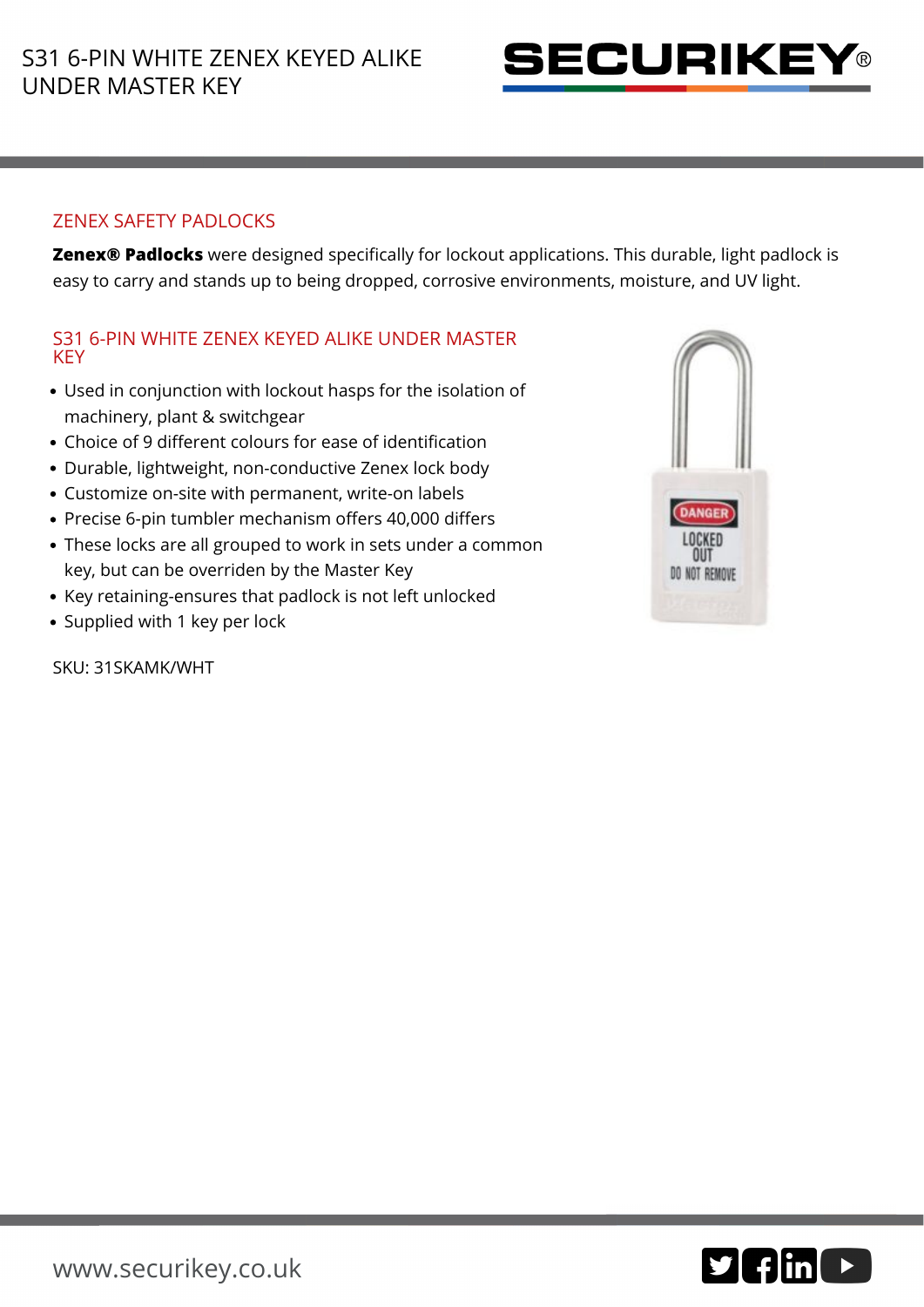

## ADDITIONAL INFORMATION

| Weight                                        | 0.095 kg          |
|-----------------------------------------------|-------------------|
| <b>Dimensions</b>                             | 35 (W) mm         |
| <b>Shackle Diameter</b>                       | 4.7 <sub>mm</sub> |
| <b>Vertical Shackle</b><br><b>Clearance</b>   | 38 <sub>mm</sub>  |
| <b>Horizontal Shackle</b><br><b>Clearance</b> | 16mm              |
| <b>Body Width</b>                             | 35mm              |

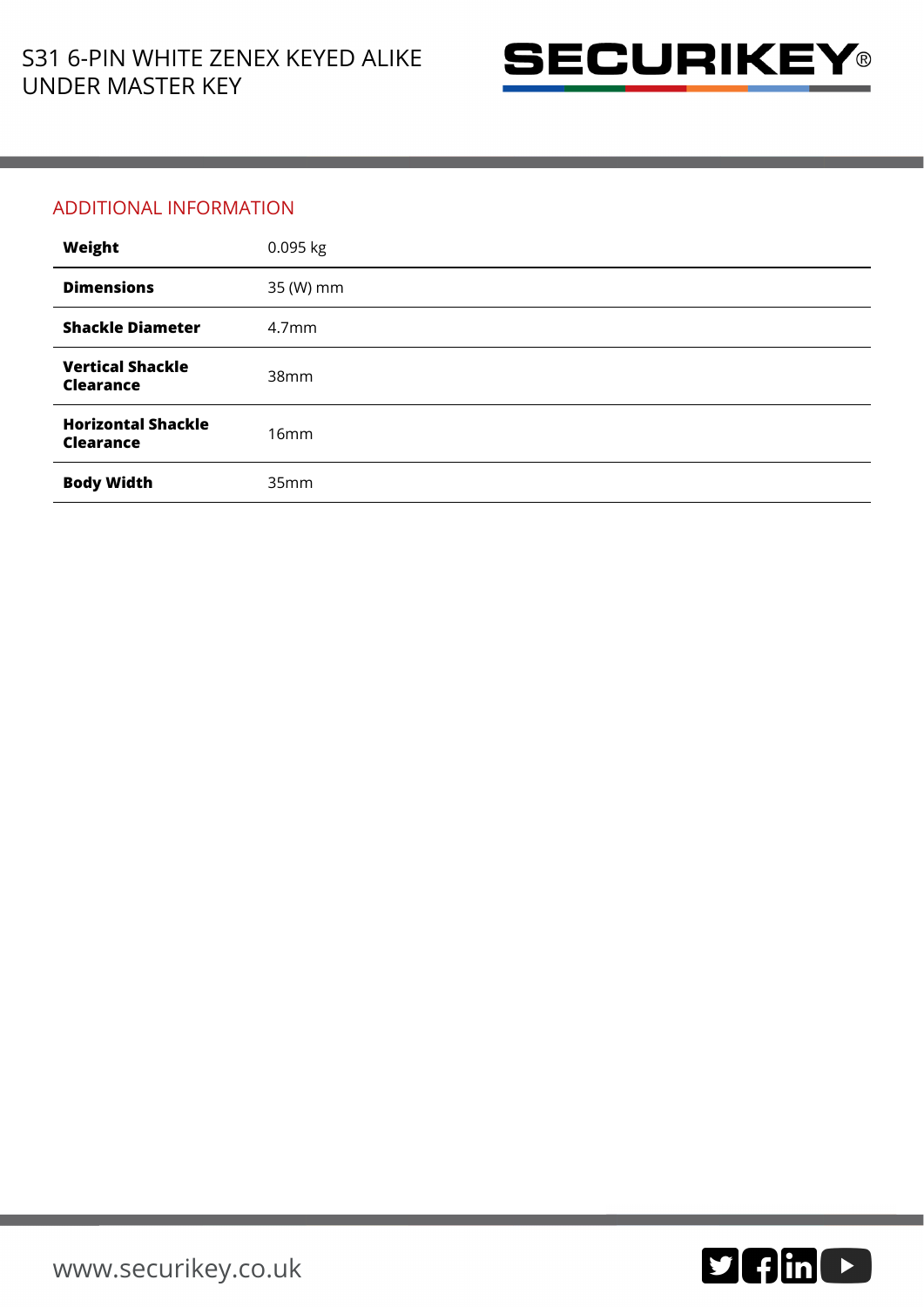

## S31 6-PIN WHITE ZENEX KEYED ALIKE UNDER MASTER KEY IMAGES



S31 Safety Padlock Colour Variations